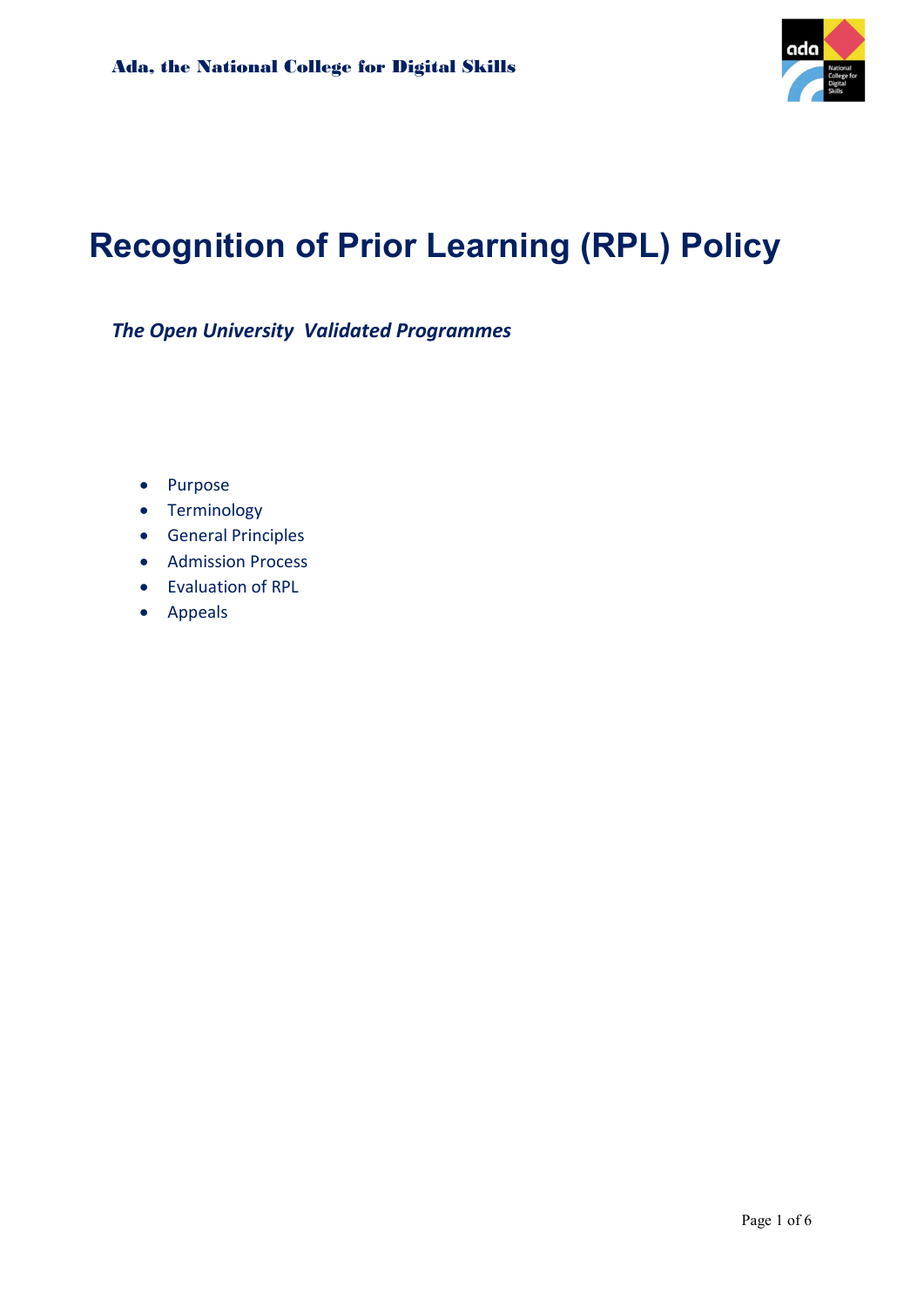

# 1. Purpose

- 1.1 This policy aims to provide guidance and clarity to the students, staff, employers and professional, statutory and regulatory bodies who are involved in RPL.
- 1.2 RPL enables recognition of achievement from a range of activities using an appropriate assessment methodology. Provided that the assessment requirements of a given module or qualification have been met, the use of RPL is acceptable for accrediting a module or part of a programme through a process of credit transfer, within the limits specified in the Open University Regulations for Validated Award Document.
- 1.3 Assessment of prior learning may be requested by the applicant in relation to how (s)he meets one or more of the entry requirements of the relevant programme. RPL may also be used to demonstrate equivalence of learning against module learning outcomes.

# 2. Terminology

The terminology used in this policy is described below:

Recognition of Prior Learning (RPL): The term 'recognition' is used to describe the process whereby applicants of all ages and backgrounds are eligible to receive recognition and formal credit for learning acquired in the past through formal study and through work and other life experiences. RPL has two widely recognised forms: prior experiential learning (i.e. learning that has taken place in the workplace) and prior certificated learning (i.e. learning that has been assessed and for which credit has been awarded, often by other HEIs inside the UK.

#### 3. General Principles

3.1 A student admitted on the basis of uncertificated learning and experience or through prior certified learning is subject to the same principles of admission as all other students on that programme.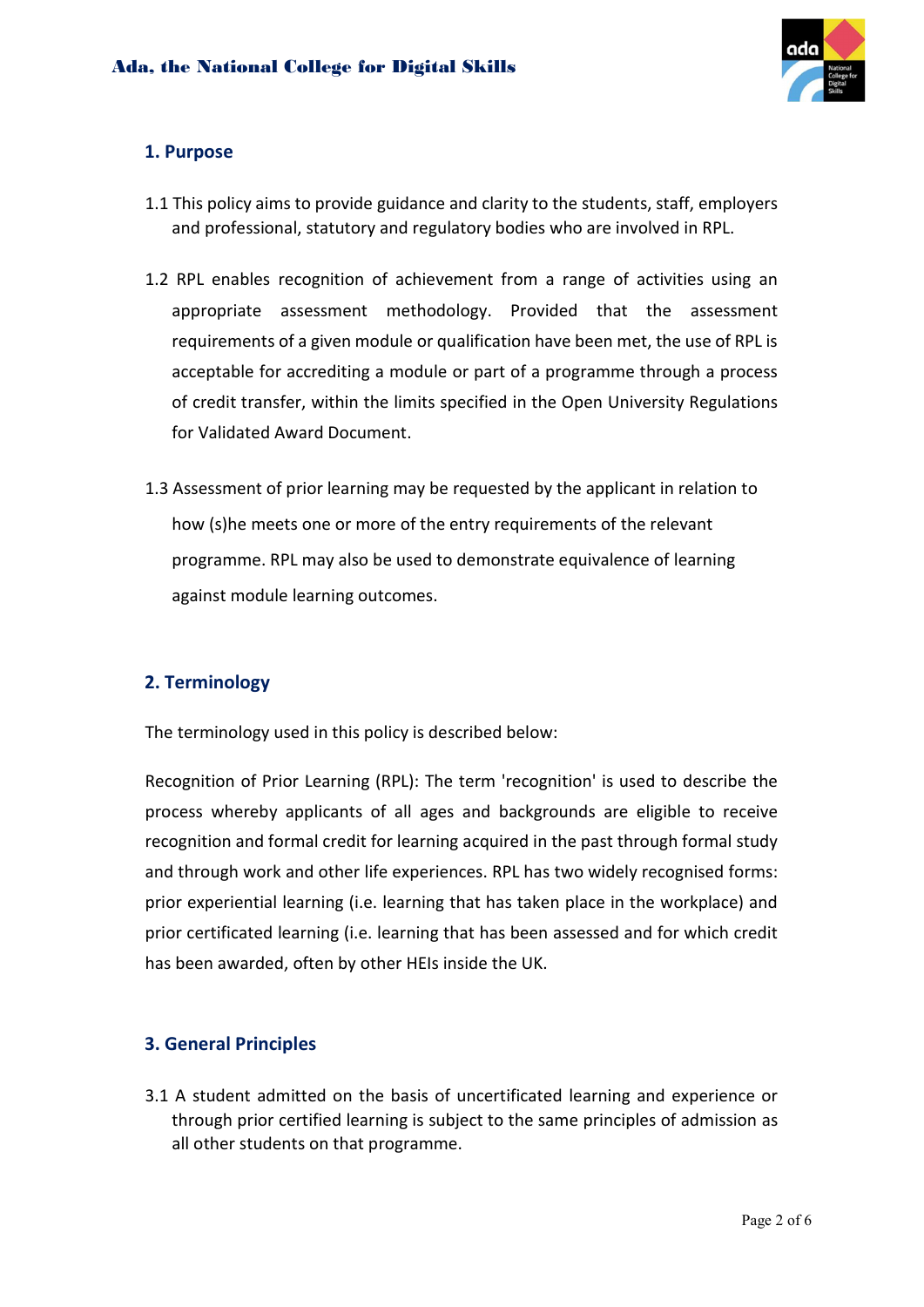#### Ada, the National College for Digital Skills



- 3.2 Subject to the requirements of any Professional, Statutory and Regulatory Body (PSRB) requirements the College has discretion to admit a student with exemption from certain elements of the programme or with specific credit.
- 3.3 A student may be awarded recognition for prior learning (certified, experiential or uncertified), towards the requirements of a named award up two-thirds of the total credit requirements for that award. Two-thirds of RPL is only permitted for full, three-year bachelor's degrees (360 credits) and not sub-awards, where the usual maximum is 50%.
- 3.4 The minimum RPL credit claim permitted is 20 credits which is the smallest credit bearing module size.
- 3.5 Recognition for prior learning (certified, experiential or uncertified) is not permitted at level 6 of a Bachelor's Degree or for the thesis/dissertation module, where students are expected to complete 120 credits in order to gain the award.

#### Direct Entry via Stage Exemption

- 3.6 The RPL policy allows for candidates to enter stage 2 or stage 3 of an undergraduate qualification on the basis of completion of an appropriate certificated qualification from a recognised UK HE programmes of study.
- 3.7 With stage exemption of this kind, it will be recorded on the student's transcript that stage exemption was awarded, but credit for the stage(s) from which the student was exempted would not be transferred to OU validated awards.

#### 4. Admission Process

4.1 Applications for consideration of RPL should normally be submitted prior to commencement of the programme.

4.2 Applications should be considered by the Teaching, Learning & Assessment (TLA) Committee.

4.3 Applications should detail the amount and level of credit being claimed and details of any modules that the applicant wishes to be exempted from; detail of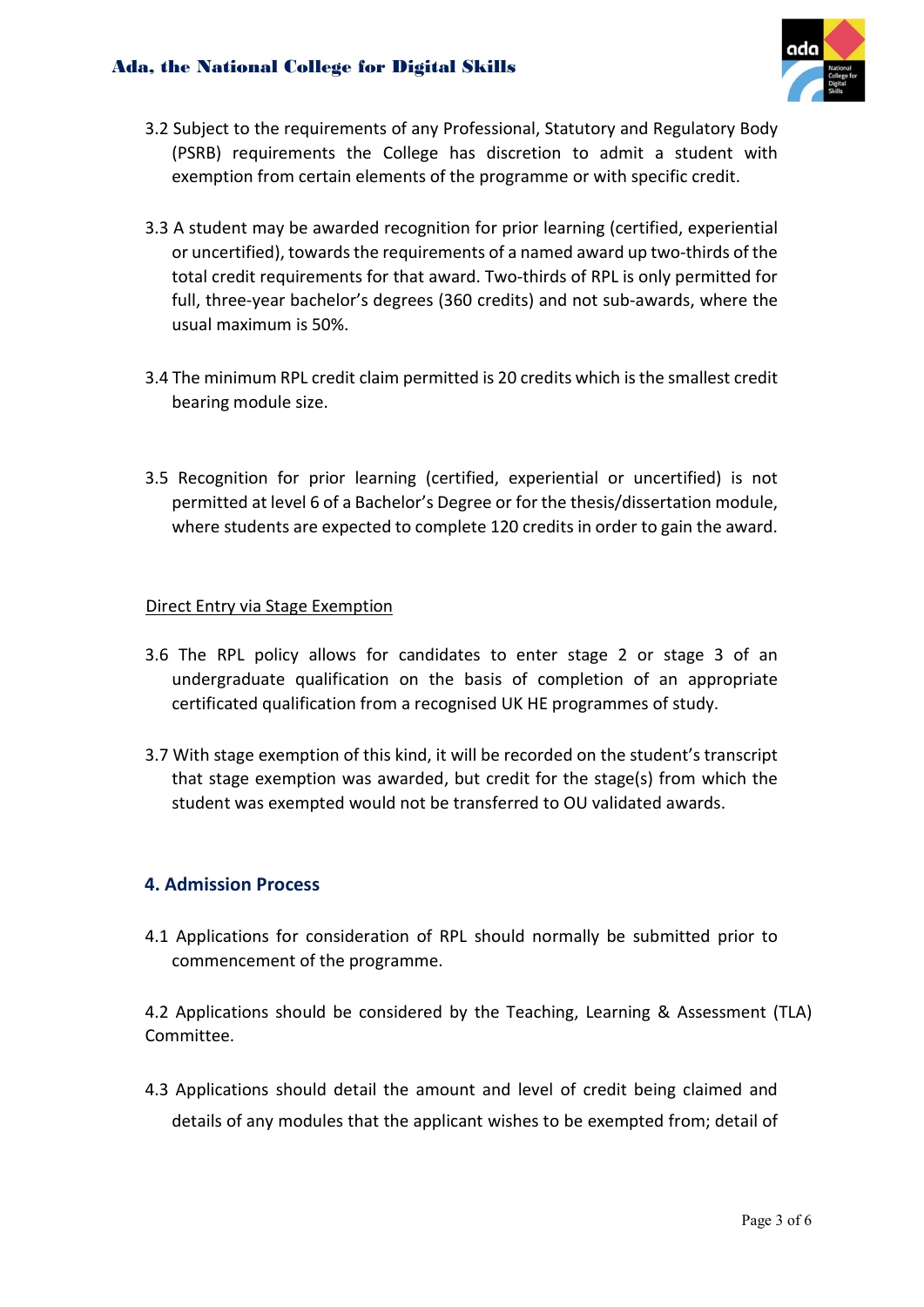#### Ada, the National College for Digital Skills



what the applicant has achieved that merits recognition and any appropriate evidence supporting the claim.

- 4.4 For recognition of prior learning this will normally include a transcript from the applicant's previous institution outlining the credits and marks obtained previously as well as module outlines as appropriate; for experiential learning this may consist of a portfolio of work demonstrating how the applicant meets the learning outcomes of the module being waived.
- 4.5 Where the Teaching, Learning & Assessment (TLA) Committee, is satisfied that learning being claimed for is of an appropriate level, that the learning outcomes of any previous learning are equivalent to the learning outcomes of the programme that the applicant is now registering for and that the evidence provided confirms the achievement by the applicant of these learning outcomes, then the award of RPL credit may be confirmed. The TLA Committee should arrange for the student to be advised of their decision and any exemptions, and the student record system should be updated to record the award of credit.

# 5. Evaluation of RPL

- 5.1 Any decision on allowing RPL must be considered in accordance with the relevant programme regulations.
- 5.2 Mechanisms for assessing prior learning must be rigorous in ensuring that the learning which has taken place and is presented as RPL is equivalent to the learning that would have otherwise occurred had the student studied all elements of the programme of study without RPL i.e. that equivalent learning outcomes have been met.
- 5.3 The evaluation of an application for RPL must centre on the demonstration by the applicant of the skills, knowledge and understanding required to progress successfully within the relevant programme. The focus is therefore on assessing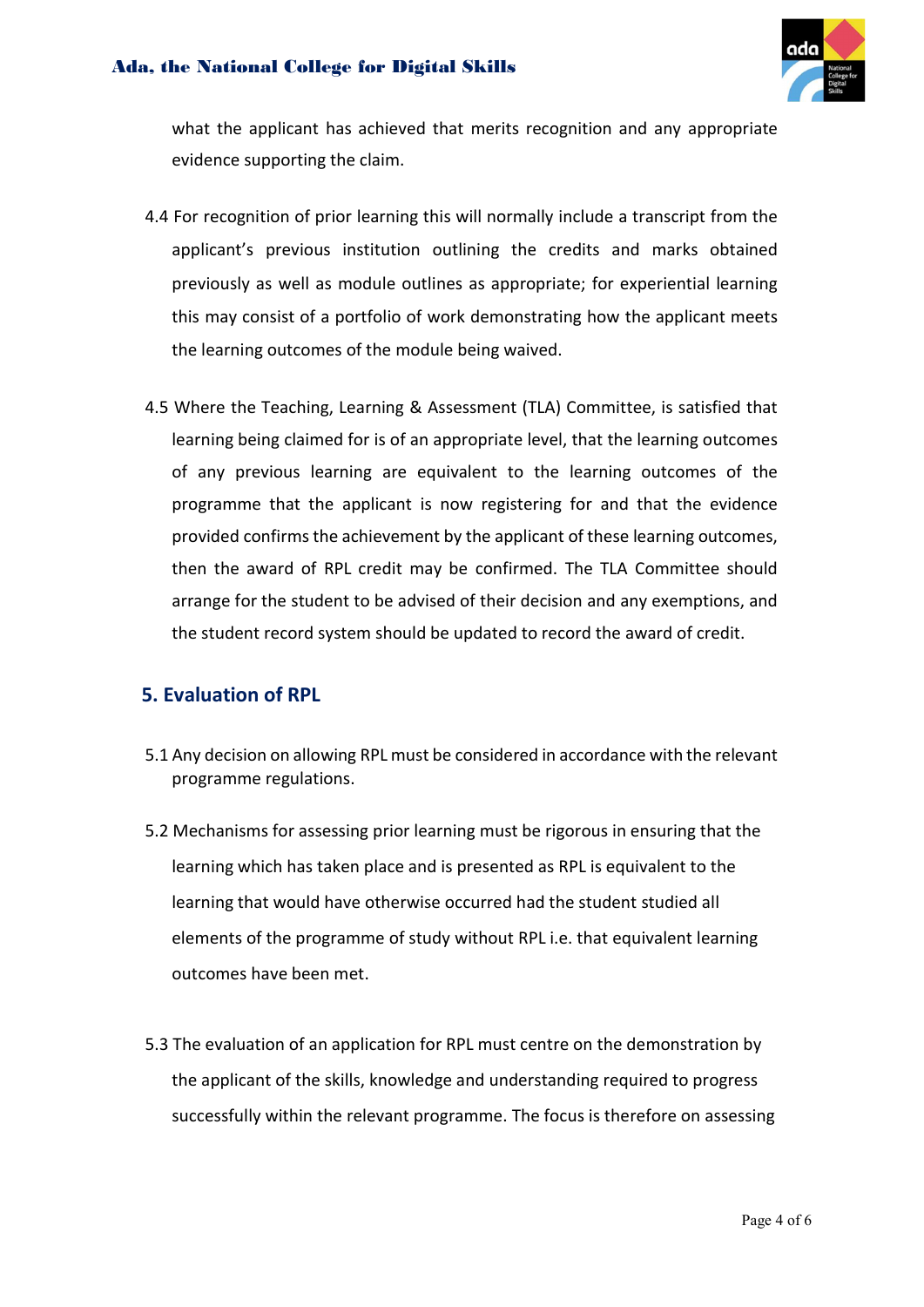#### Ada, the National College for Digital Skills



the comparability of the outcomes of prior learning to those of the module or programme.

- 5.4 All learning must have been assessed in order that students can be seen to have demonstrated the achievement of the specified learning outcomes.
- 5.5 Where an application proceeds to assessment, the TLA Committee must define the method by which they will assess whether the applicant has achieved the learning outcomes being claimed for. This may be by formal examination, completion of a piece of coursework or similar, production of a portfolio of work or some other method at the discretion of the TLA Committee. The assessment method should be devised taking the following into account:
	- Recognition is given for learning, not for experience alone.
	- The learning that is recognised should be transferable, and not just context specific.
	- Credit awarded as a result of recognition of prior experiential learning is of the same value as credit gained through formal learning.
	- The applicant is responsible for demonstrating their prior learning
	- 5.6 Reasons for rejection of applications for RPL may include, but are not limited to, the following:
		- There is insufficient evidence to confirm that the learning claimed for is of the appropriate credit level.
		- There is insufficient evidence to confirm that the learning outcomes claimed are the equivalent of relevant learning outcomes for the module or programme.
		- The learning claimed for took place outside of a reasonable timescale before the end of the programme of study to which the application relates.